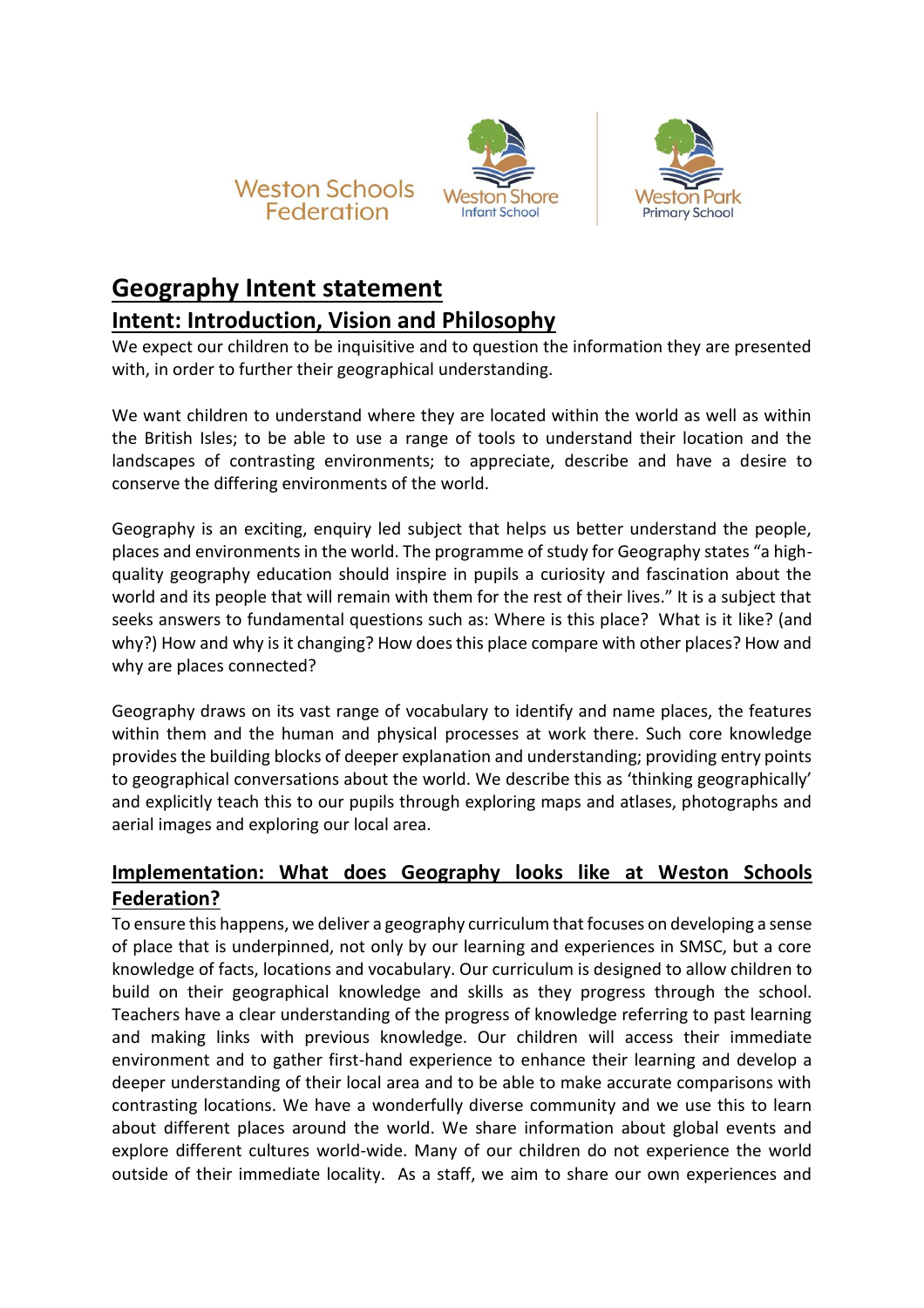provide as much knowledge of the outside world as possible; children are aware that there are many countries and places of interest to visit!

Our curriculum is enquiry based and this leads to much of discussion of the natural world and all its wonders. Children learn to discuss the features of their immediate environment and talk about why processes and changes happen.

In Early Years, we investigate natural materials such as leaves, water and twigs and talk about how they might have got to our classroom. They begin to understand their place within known spaces and immediate environment, but are also exposed to a wealth of other worldwide people, cultures and traditions. Children in Early Years begin to make comparisons between places in their world.

During KS1 pupils develop knowledge about their locality expanding wider into the United Kingdom and continents of the world. They develop an understanding of basic subject-specific vocabulary relating to human and physical geography and begin to use geographical skills, including first-hand observation, to enhance their locational awareness. They compare their local area to places in India.

During KS2 pupils extend their knowledge and understanding beyond the local area to include the Europe, North and South America, Africa, The Arctic and Antarctic. This includes the location and characteristics of a range of the world's most significant human and physical features. Pupils develop their use of geographical knowledge, understanding and skills to enhance their locational and place knowledge.

|                 | Autumn 1                                                                                        | Autumn 2                                                                 | Spring 1                   | Spring 2                  | Summer 1                   | Summer 2                                                                          |
|-----------------|-------------------------------------------------------------------------------------------------|--------------------------------------------------------------------------|----------------------------|---------------------------|----------------------------|-----------------------------------------------------------------------------------|
| EYFS            | Knowledge and understanding of the world - local area - school, classroom, use of outside area. | School based enguiny to fit in with 'out and<br>about in Weston' project |                            |                           |                            |                                                                                   |
| YR <sub>1</sub> | <b>School grounds</b>                                                                           | Fieldwork linked to trip                                                 | <b>Local study/Bridges</b> | Machines                  | <b>Our environment</b>     | Village or a city?                                                                |
|                 | School grounds                                                                                  | Manor Farm                                                               |                            |                           | Nursery grounds comparison | Weston Shore<br>'Out and about in Weston'                                         |
| YR <sub>2</sub> | Links made to UK countries<br>and capitals                                                      | <b>Hot and Cold Places</b>                                               |                            |                           | Journey of Titanic         | Locality study - non Euro<br>comparison (India)                                   |
|                 |                                                                                                 |                                                                          |                            | Mayflower park            | Sea City Museum            | Weston Shore<br>'Out and about in Weston'                                         |
|                 |                                                                                                 |                                                                          |                            |                           |                            |                                                                                   |
| YR <sub>3</sub> | <b>Europe and map skills</b>                                                                    | <b>Arctic/Antarctic</b>                                                  | Egyptians                  | Field work linked to trip | Science - rocks and soils  | Roman cities in modern UK.<br>Romans - Map work and<br>comparison over time.      |
|                 |                                                                                                 | Crienteering (in school)                                                 |                            | <b>Church</b> Tarm        |                            | 'Out and about in Weston'                                                         |
| YR 4            | Anglo-Saxon settlements-<br>choice of location/place<br>names.                                  | Mayans                                                                   | <b>Rainforest unit</b>     |                           | Links to settlements       | Field work - local area<br>study                                                  |
|                 | Science centre                                                                                  |                                                                          |                            | The living rainforest     |                            | Local enquiry. 'How would you re-<br>develop your local area?                     |
| YR 5            | Location of Greece                                                                              | <b>Rivers</b><br>UK/USA                                                  | <b>Natural disasters</b>   |                           | Victorians                 | <b>Locality compared to</b><br><b>LEDC</b> - docks and trade                      |
|                 |                                                                                                 |                                                                          |                            |                           | <b>Milestones</b>          | 'Out and about in Weston'                                                         |
| YR 6            | Crime and punishment                                                                            | English - Fieldwork/<br><b>Field sketches</b>                            | <b>Africa</b>              | WW2 mapping local area    | WW2                        | <b>Map skills</b><br>(Linked to theme parks)<br><b>Coastal erosion</b>            |
|                 |                                                                                                 | Weston Woods                                                             |                            |                           | <b>BVCP</b> war graves     | <b>CAMAANA</b> ark<br>Ducche Door - proposed trip or 'out<br>and about in Weston" |

## **The curriculum:**

| <b>Main geography unit</b>                                         | History lead unit (no geography)      | New for Summer 2022 - 'Out and about in Weston'<br>An opportunity for stand along fieldwork in the local area.<br>Enquiry led. Each year group to participate once over a 2 week |  |
|--------------------------------------------------------------------|---------------------------------------|----------------------------------------------------------------------------------------------------------------------------------------------------------------------------------|--|
| Non-geography lead unit but<br>opportunities for geography skills. | Trip/visit and fieldwork opportunity. | period (bar EYFS and Yr4.) More info to follow.                                                                                                                                  |  |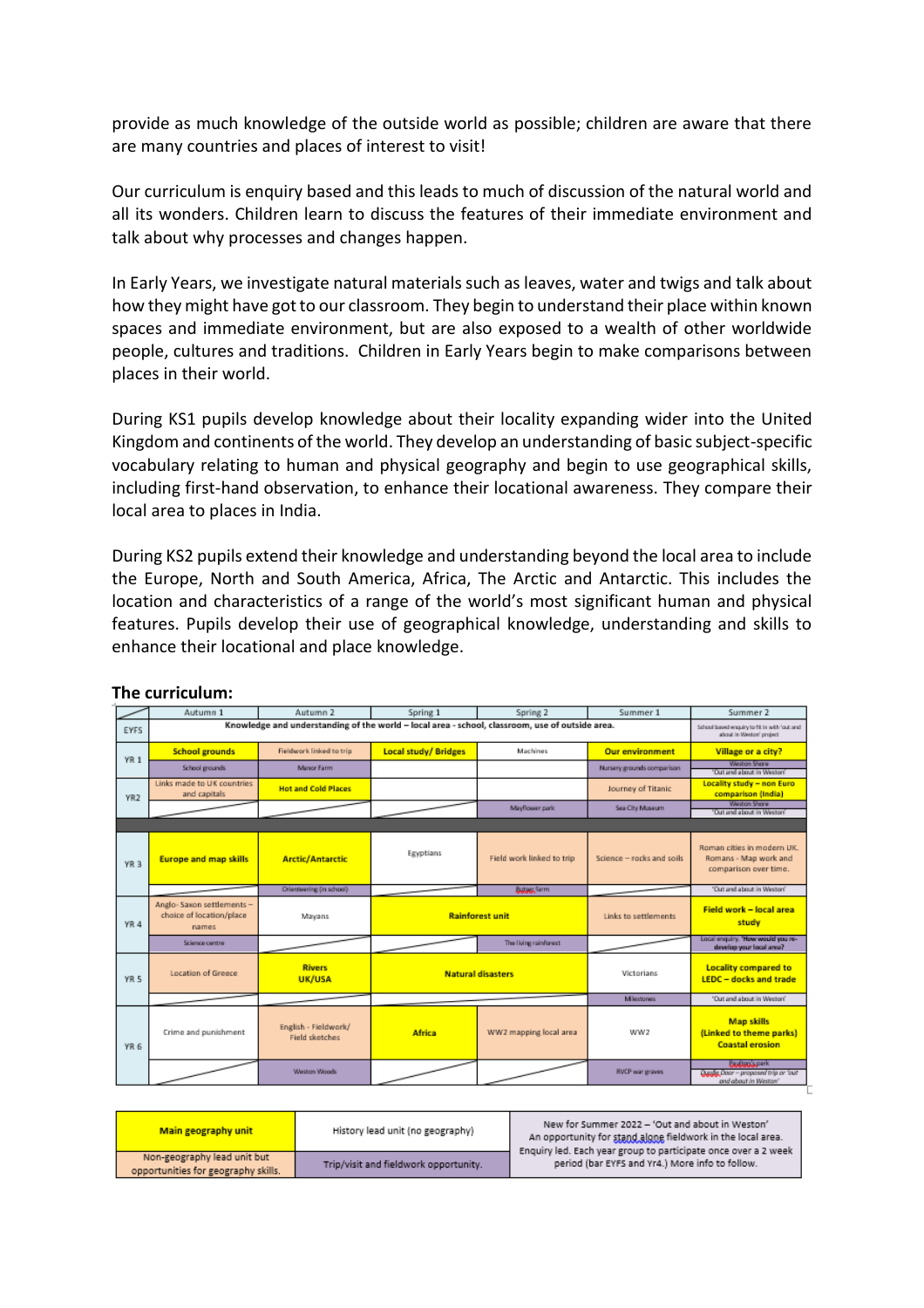Safety and SMSC are the driving force behind our whole curriculum. Across all stages of teaching and learning we endeavour to create strong and appropriate links with other subjects to enhance the learning experiences of our children.

## **Impact: Evidence and Assessment**

Children can record their learning in a variety of ways, which is recorded within their history /geography books. Evidence of learning and progress is dependent on the lesson outcome; year group and the skills and knowledge being developed. This could be in the form of: photographs of practical activities, use of world maps and local maps to identify features and areas, use of digital mapping, extended writing, or evidence of field work.

Our teachers rely on a range of tools to assess the knowledge and skills pupils have; their progress and development points. This includes: assessment for learning; challenge tasks; independent and group enquiry; end of unit questions and KWL grids. The learning journey is tracked weekly on classroom knowledge organisers. Children have more detailed versions of these in their books, at the start of each unit, to support the retention of substantive 'sticky' knowledge and a photograph of the classroom organiser refer back to when the unit is complete.

|                                                                                                                                                                                                                   | Knowledge Organiser-Year 6 Topic: Africa                                                                                                                 | Big ideas in geography: Hununguyukg-                                                                                                                                                                                                        |  |  |  |  |
|-------------------------------------------------------------------------------------------------------------------------------------------------------------------------------------------------------------------|----------------------------------------------------------------------------------------------------------------------------------------------------------|---------------------------------------------------------------------------------------------------------------------------------------------------------------------------------------------------------------------------------------------|--|--|--|--|
| Enquiry questions Why is Africa so geographically different to the UK?<br>tribal others, settlement commits and land us: Repairs gregorie-<br>play-bonus, vigination bits and division in one continues. However, |                                                                                                                                                          |                                                                                                                                                                                                                                             |  |  |  |  |
|                                                                                                                                                                                                                   | Key vocabulary                                                                                                                                           | aspect-the offer of inhatenes farming in door themen. Place<br>Where in the world?<br>issueinige-entier to and difference between Cape Toon, Kenja and                                                                                      |  |  |  |  |
| down 1 year lon.                                                                                                                                                                                                  | When anse of furnished are timed a deartown the                                                                                                          | The Sales to UK. May with (parties and develop-long hade latinude<br>Southumpton, in the United Kingdom, in the<br>storeational date los and primemoridan, thenatic maps. Darmita                                                           |  |  |  |  |
| Los contentidad la<br>dovined aunty                                                                                                                                                                               | LECD! Then are aposity and verid countries hat<br>doulet fair leinsund also mech down. They<br>governing have loss recognized a lover standard off kung- | and Colors-Tribal List and the gap between risk and per-<br>continent of Europe.                                                                                                                                                            |  |  |  |  |
| in trastucture                                                                                                                                                                                                    | Factificand arites shot you loo Egihousing.<br>schools, shape, poice, classricing, valter, roads, hospitals,                                             |                                                                                                                                                                                                                                             |  |  |  |  |
| Papulaton                                                                                                                                                                                                         | The number of people living in a place                                                                                                                   | Africa                                                                                                                                                                                                                                      |  |  |  |  |
| Prime mendium                                                                                                                                                                                                     | Lino of O domais brightedo also ail! Grammah moridian.<br>North & South)                                                                                 | Key knowledge that is new:                                                                                                                                                                                                                  |  |  |  |  |
| informational date line                                                                                                                                                                                           | leageary les located halfway round the world that<br>show on believing that the rest                                                                     | Locational Engineers:<br>=> locate Africa, wing maps. Use this to focus on                                                                                                                                                                  |  |  |  |  |
| Shan's low/terminip                                                                                                                                                                                               | Softenent of improved buildings made of med, word<br>und song metal. Ilogal disclange on the autobiote of<br>cline.                                      | The Prime Mendun-sust<br>environmental regions and less physical and human<br>The Equator-north and<br>and not homephores.<br>characteristics of the continent.<br>wath homeplanes<br>=> identify the position and significance of lattude, |  |  |  |  |
| Subsistence Serming                                                                                                                                                                                               | Growing crops and raising unimate for your own use<br>Not to all                                                                                         | longitude, prime meridian and time zones lincluding<br>day and right.)                                                                                                                                                                      |  |  |  |  |
| The Sahid                                                                                                                                                                                                         | An expense of land and orneath the Sahara deart hat<br>has life run. The citie whally unless for furning                                                 | Human and physical guay-aphy:<br>Describe and understand:                                                                                                                                                                                   |  |  |  |  |
| bums                                                                                                                                                                                                              | An unu of plants and animals that naturally sequre<br>Such as door?, Indra, run forest or severals.                                                      | the physical geography of Africa-its biomer and<br>⇒<br>which the bells                                                                                                                                                                     |  |  |  |  |
|                                                                                                                                                                                                                   |                                                                                                                                                          | the human gegraphy, of Africa-including aper<br>⇒<br>of actionizent and land was and oconomic activity.                                                                                                                                     |  |  |  |  |
| Key knowledge I already have:                                                                                                                                                                                     |                                                                                                                                                          | Place impulsation:                                                                                                                                                                                                                          |  |  |  |  |
|                                                                                                                                                                                                                   | KSI - the 7 continents and 5 oceans. The equator:                                                                                                        | Learn about different areas of Africa IThe Sahd, Cape                                                                                                                                                                                       |  |  |  |  |
|                                                                                                                                                                                                                   | Yr3/4 - maps and keys, globes and atlases, climate                                                                                                       | Town and Kangal and identify geographical arrilarities                                                                                                                                                                                      |  |  |  |  |
| hemispheres.                                                                                                                                                                                                      | zones, the tropics, Arctic and Antarctic circles and                                                                                                     | and differences between them and the UK. IHuman and<br>Did upu know? There are 54 individual countries in the con-<br>physical geography.)<br>trient of Africa, with more than 2000 different languages.                                    |  |  |  |  |